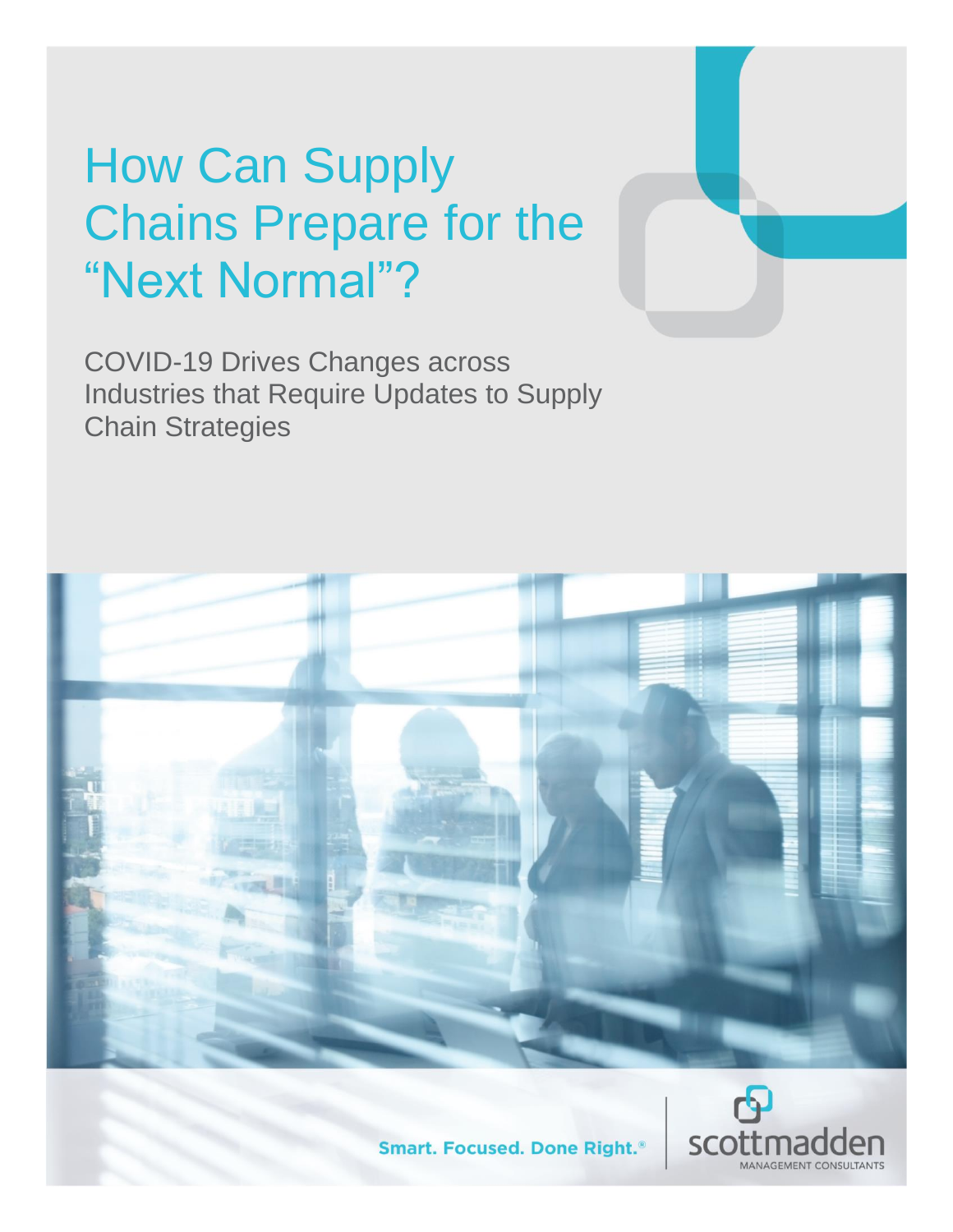

# **INTRODUCTION**

Who could have guessed on January 1, 2020, what the remainder of the year would hold? Personal protective equipment (PPE) is now critical for most operations, and risk management and transparency within the supply chain is more important than ever. We are learning how to be productive while working from home (WFH) and creating new safety and social distancing practices for people who must come to work.

As we move forward, we must respond to changing business priorities as the effects of the pandemic reverberate through supply chains. During the initial response, we altered work priorities, deferred maintenance, and changed many long-term plans to ensure we could address immediate needs. We also learned firsthand the importance of traditional responsibilities of the supply chain function like providing adequate inventory levels, managing supplier risk, developing local supply, and tightly integrating with the plans of our businesses. These changes and lessons will continue to have an impact as we get back to work in the "next normal."

## **Drivers of Change**

Understanding how the pandemic has fundamentally changed supply chains starts with understanding what is driving the change. As shown below, there are four major drivers that require updates to our supply chain strategies.

#### **Increasing cost pressures**

Missed revenue forecasts are placing greater pressure on costs. Meanwhile, new requirements for health, safety, and training are increasing costs for materials and labor.

## **Changing plans for asset management**

Work has been deferred to respond to the pandemic while new projects emerge. Deferring work has also impacted the mix between capital and operational spending.

## **Tightening labor constraints**

WFH along with social distancing, testing, and monitoring are pushing procurement organizations to review how internal customers, vendors, and contractors access information and receive service.

## Greater risk from the global supply chain

Risk mitigation strategies in the end-to-end supply chain are being updated. There is a desire to declare more materials and components as critical or essential.

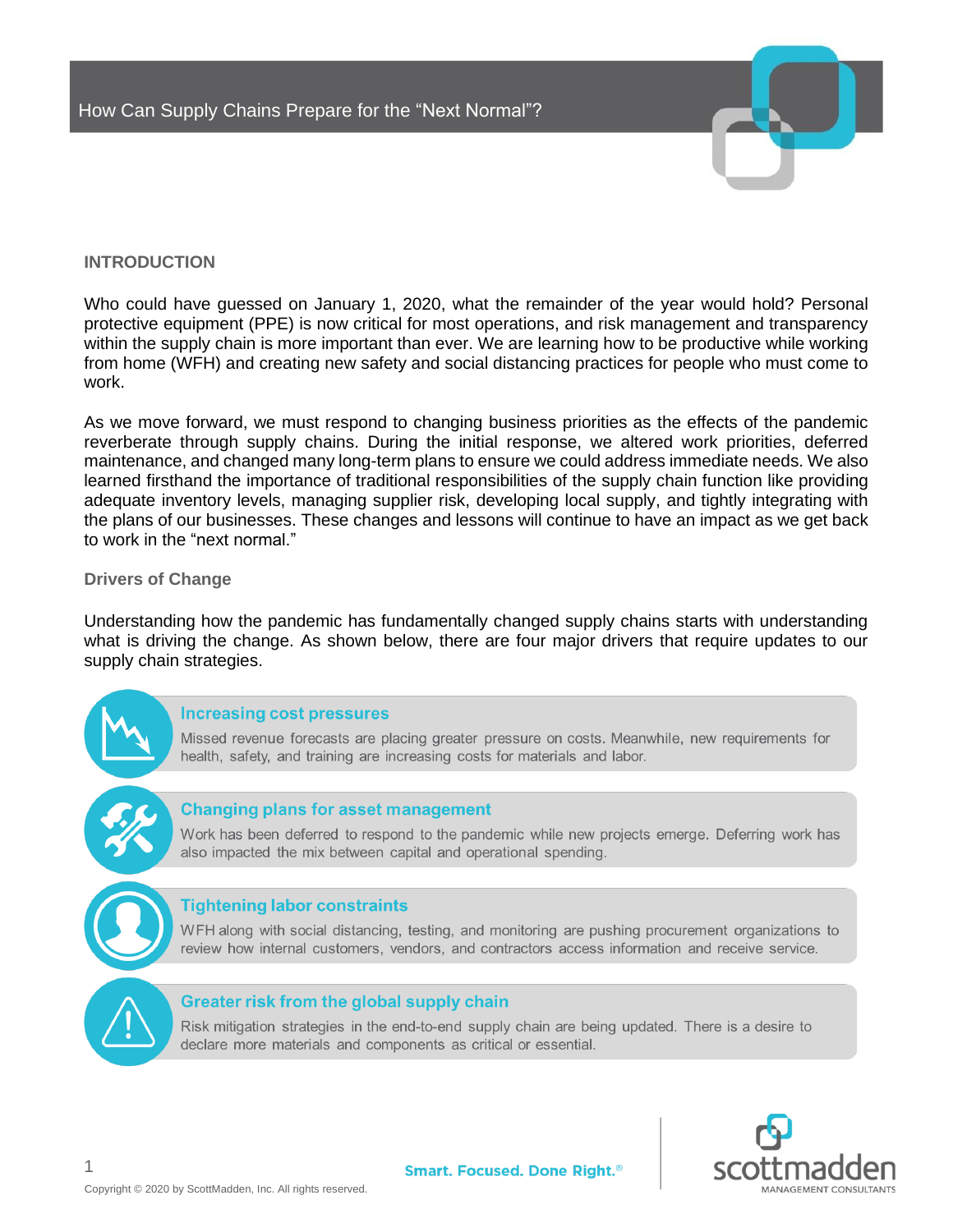**ScottMadden Supply Chain Reference Model**

Reviewing these drivers of change against ScottMadden's [Supply Chain Reference Model](https://info.scottmadden.com/acton/media/43004/supply-chain-excellence) is a useful exercise to ensure leaders are thorough in their consideration of the impacts of the pandemic.

The model includes six functions at the center:

- Planning and Forecasting
- Strategic Procurement
- Operational Procurement
- Logistics
- Materials Management
- Accounts Payable (AP)



We consider the pandemic challenges introduced for each of these six functions and offer several actions to consider in response.

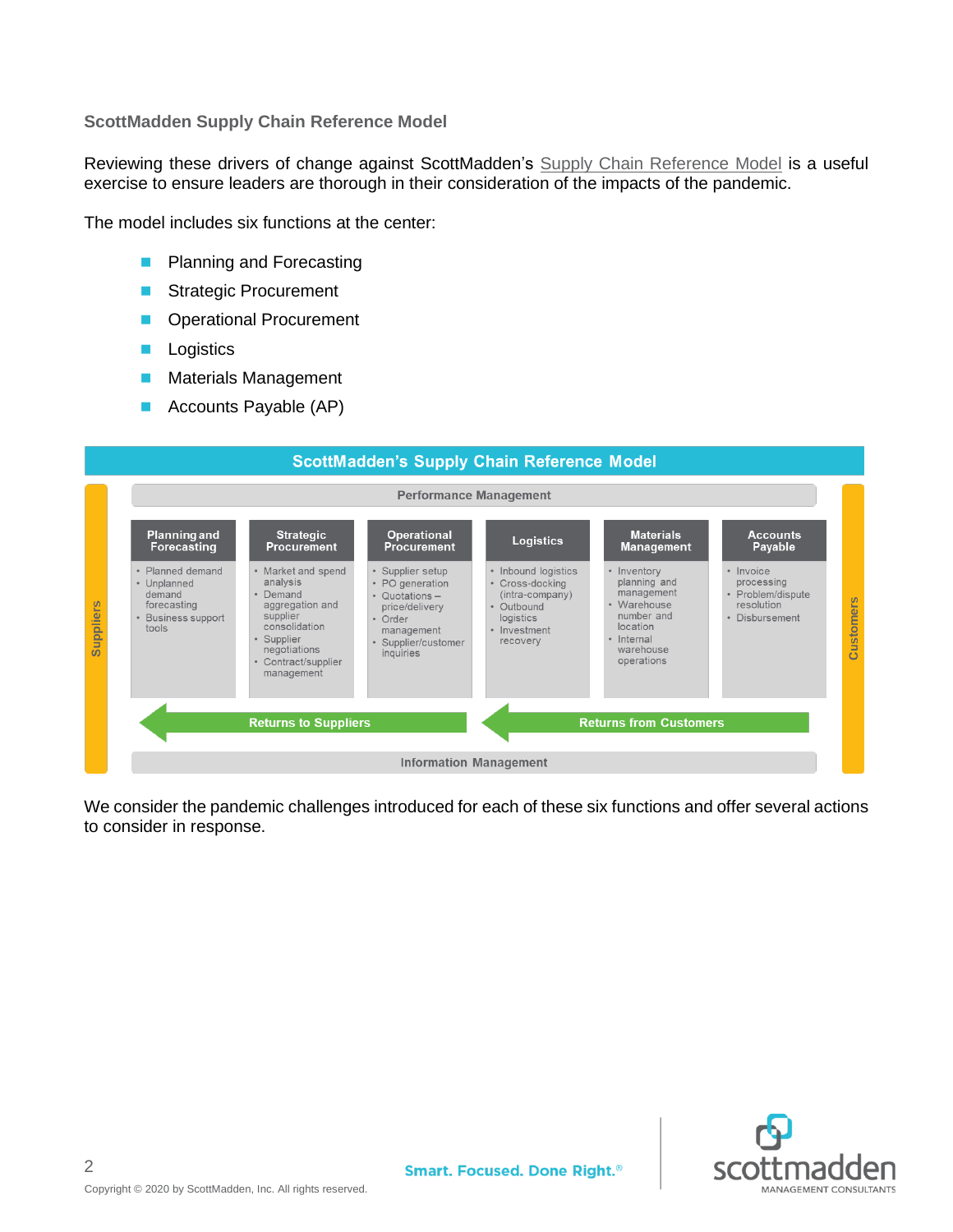# **SCOTTMADDEN OBSERVATIONS AND ADVICE**

# **Pandemic Challenge Actions to Consider Actions to Consider**

Uncertainty is high in **Planning and Forecasting** with changes to asset management plans being the key driver. This requires extreme flexibility with options when things change.

The keys to success will be identifying options to accelerate or delay work to control costs, revise asset management plans, and account for changes in labor productivity and availability. Close coordination and cooperation between business units, procurement, vendors, and customers will be needed to identify and capture opportunities.

For **Strategic Procurement**, responding to cost pressures should start with three key analyses in the strategic sourcing framework—spend, market, and supplier analyses. With updates to each of these three, refreshed sourcing strategies to meet the current challenges of the pandemic and new assumptions in the "next normal" will be the primary levers businesses can pull to bring costs in line with revenue.

Risk management is a heightened driver in strategic procurement, and it brings with it a requirement to work collaboratively to review total cost beyond unit pricing. It also emphasizes development of sources geographically closer to the point they will be used. Additionally, risk management will reach upstream to bring to light labor and global supply chain risks in supply chains of suppliers. With new sources of supply, quality assurance and control must be maintained.

- Adhere to the "rule of three" by ensuring collaboration with the three primary stakeholders—the business, procurement, and suppliers. This is especially true for complex spend categories.
- Update governance so it is sufficiently cross-functional and includes groups like finance to account for the changes between capital projects and maintenance.
- Update process and procedure documentation to recognize and respond to changes.
- Evaluate spend, market, and supplier analyses that will be inputs into sourcing strategy development and refresh.
- Incorporate a robust risk management framework to account for the new risks elucidated by COVID-19.
- Collaborate with vendors to understand information about raw materials, component manufacturers, and risk in these upstream supply chains.

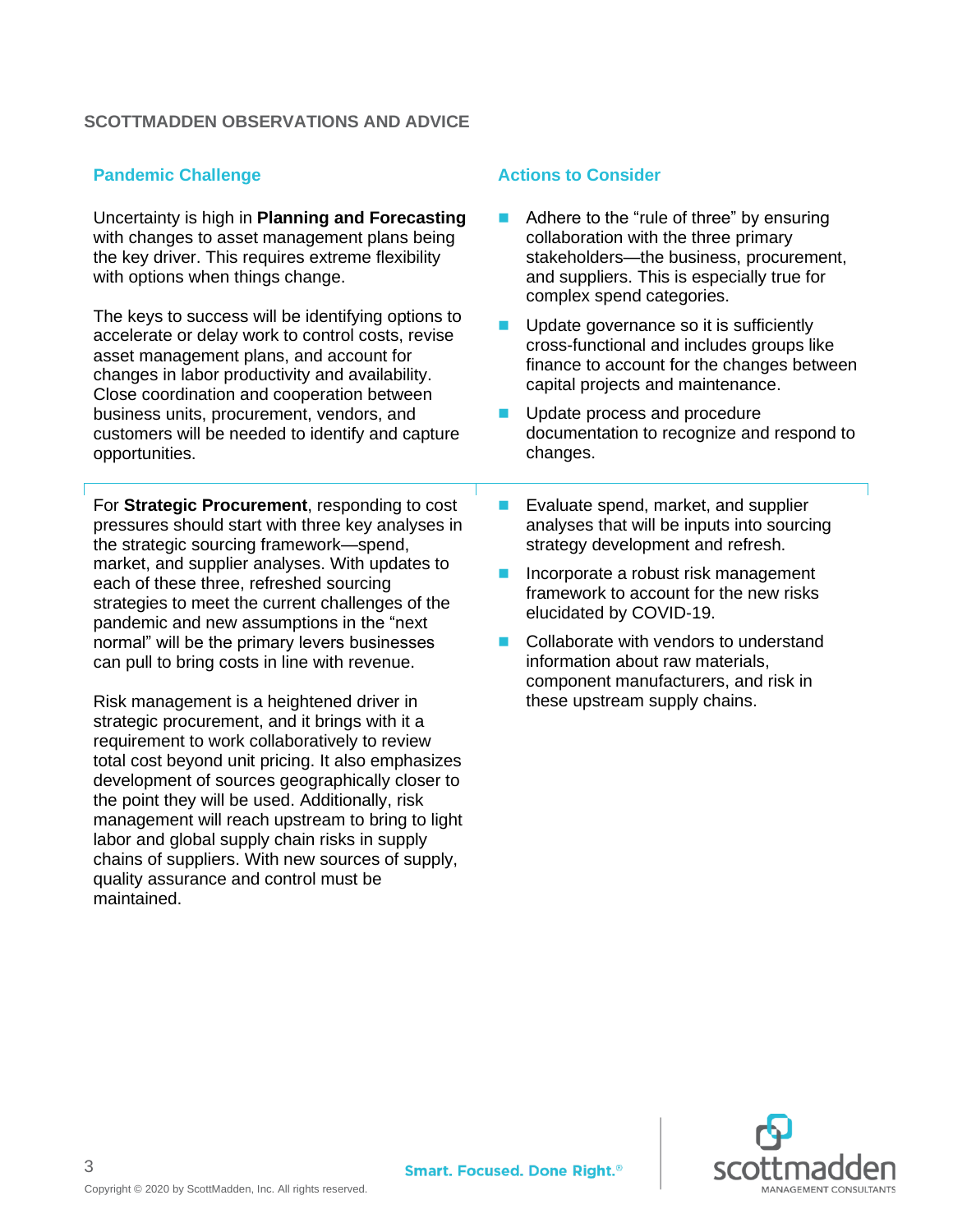# **Pandemic Challenge Actions to Consider Actions to Consider**

A leading practices service delivery model for **Operational Procurement** has become increasingly vital during the COVID-19 pandemic. Among other benefits, this model enables remote work by allowing the right people to have the right access to the right information and for customers and suppliers to continue working "like before" with supply chain.

A leading practices service delivery model also facilitates access to supply chain services for vendors and internal customers through a portal and service center supported by a knowledgebase while providing better allocation of work to resources. Even in a WFH environment, transactional work can proceed "almost as normal," complex issues can be escalated to specialists, and emerging strategic opportunities can be identified and routed to strategic procurement.

For **Logistics**, changes in business needs and priorities are placing a premium on flexibility. At the same time, social distancing is making some logistics operations more difficult, risky, and timeconsuming.

New requirements for getting the work done will impact collective agreements and require collaboration to address. Third-party logistics providers will be worthy of re-examination as competitive positioning changes due to social distancing and quarantine restrictions.

■ Consider the functionality of a procurement landing page, knowledgebase, and customer relationship management application so customers can have direct access to service and information and work can be routed more efficiently and transparently.

■ Ensure that work activities in operational procurement are aligned with skills for more efficient and effective completion and to protect important work from being pushed aside by the urgent.

- Review arrangements with outsourced logistics providers to ensure they can continue to provide good service while meeting new requirements.
- Consider the logistical impact of onshoring or localizing more supply, which is increasingly common to support local economic development and reduce supply risk.
- New demands from the business mean a new mix of shipments in the network, so consider re-optimizing to maintain the best service and lowest cost.

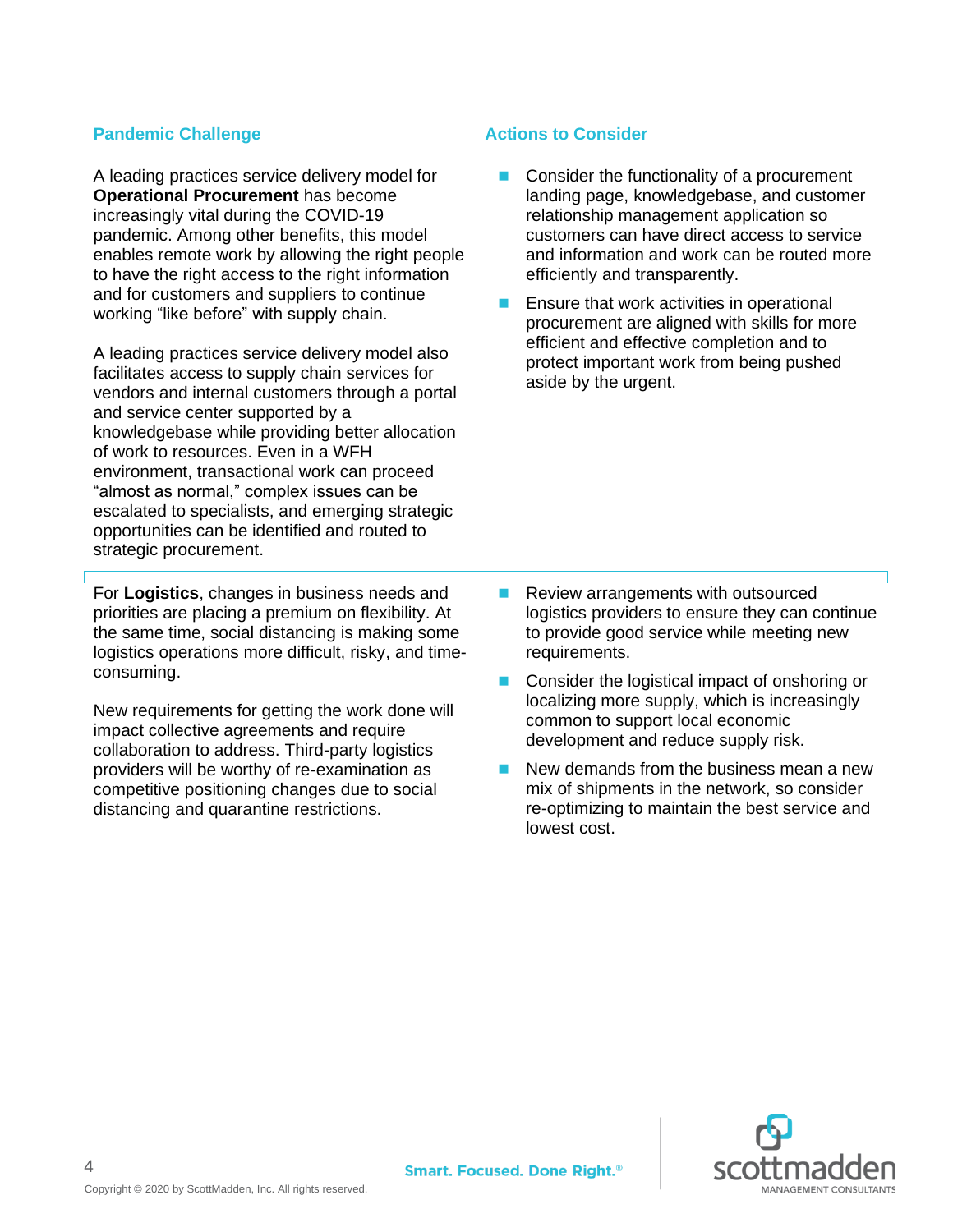# **Pandemic Challenge <b>Actions** to Consider

In **Materials Management**, the movement of materials is further complicated by new restrictions and changes in priorities. Warehousing and distribution staff will require training to comply with new social distancing and quarantine restrictions, and cross-training will be more important to mitigate the risk to operations of unavailable staff.

In general, social distancing is making some operations more difficult and time-consuming. Meanwhile, inventory—the purpose of which is to more efficiently and reliably meet needs in the network—is exceeding or underperforming desired service levels as fundamentals like demand and delivery times change.

For **Accounts Payable**, companies who have concerns about working capital are holding on to cash. Some companies are paying certain suppliers sooner to provide additional support where needed. AP is a highly transactional operation, and providing direct access to information through portals and technology to enable self-service can help resolve discrepancies sooner. The pandemic has also re-emphasized the need to have paperless processing to enable teams while they work remotely.

Suppliers are also coping with WFH requirements. This can create more questions, lengthen response times, and complicate dispute resolution. Emphasizing the use of richer communication channels (e.g., video chats) for internal team meetings and supplier sessions can improve the effectiveness of AP.

- Review inventory levels and associated criteria for purchasing and stocking to make sure levels are set to meet new service needs at the right cost.
- ◼ Consider changes to warehouse locations and layouts to improve operations and quality as new material flows emerge in the network.
- Update safety, training, and workforce management assumptions to keep staff productive and safe in the new environment.
- Deploy tools to support direct access such as portals, knowledgebases, and customer relationship management applications, providing quicker service for the AP team, suppliers, and internal customers.
- Develop or accelerate plans to become fully paperless to support reduced touches and errors while further enabling WFH options.
- Work with selected suppliers who are atrisk and consider paying them sooner to help support them through the pandemic.

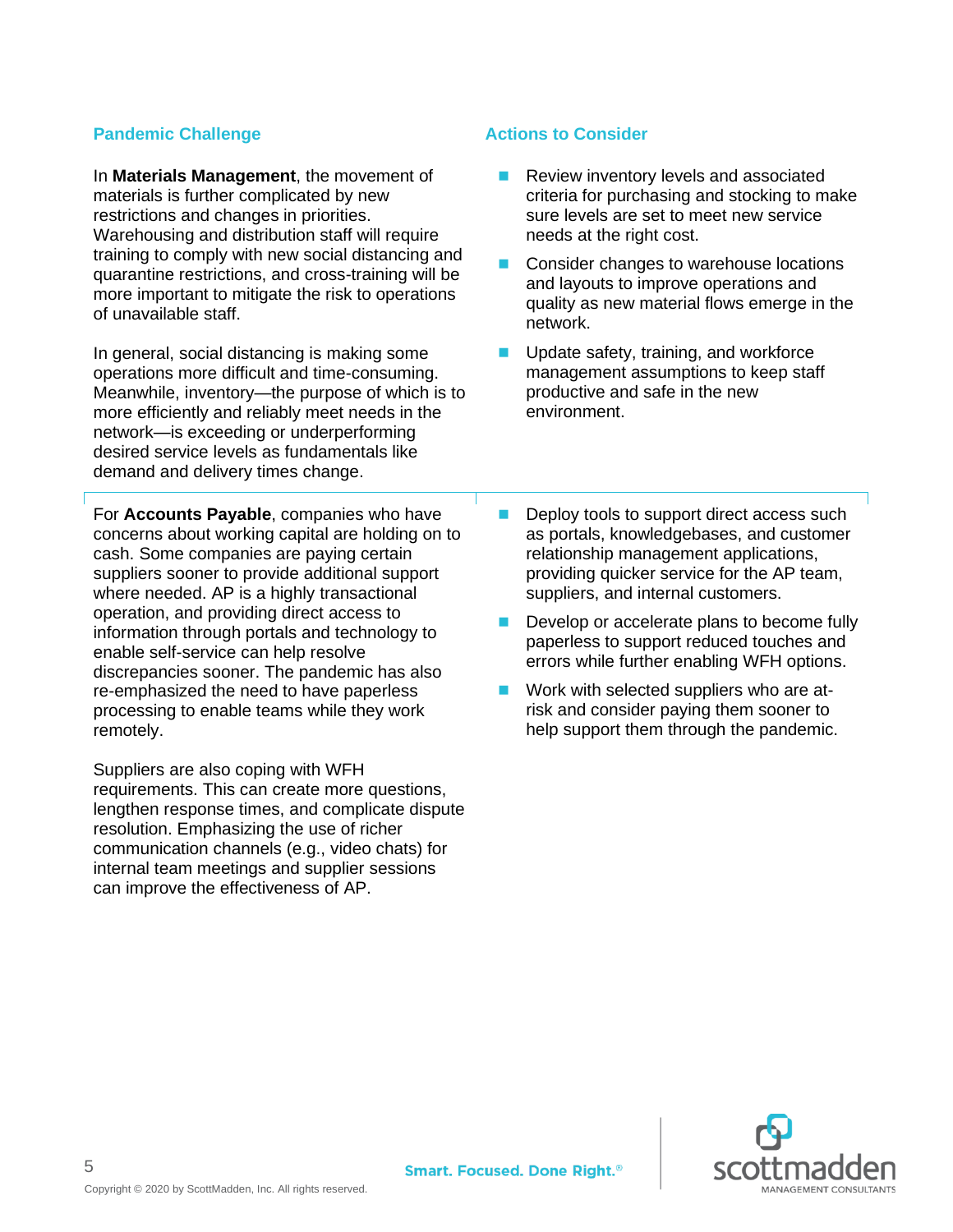# **INDUSTRY RESPONSES TO DRIVERS OF CHANGE**

ScottMadden is actively supporting many clients as they respond to drivers of change and update their supply chain strategies for the "next normal."



# **Increasing cost pressures**

The CFO of a company with \$6 billion in annual sales was confronted with an earnings challenge due to revenue declines associated with COVID-19. This executive asked operational leaders in the business to work with supply chain to find strategic cost-reduction opportunities that could help preserve earnings guidance. ScottMadden helped develop plans to capture more than \$150 million in savings.



## **Changing plans for asset management**

The CEO of a national power and water utility made significant changes in maintenance plans due to the economic and labor impacts of the pandemic. This executive asked operations and maintenance to collaborate with supply chain on their plans. ScottMadden helped integrate the organizations to ensure materials were available to address emergent and scheduled work.



# **Tightening labor constraints**

The chief supply officer at a \$7 billion company implemented a tiered service delivery model shortly before COVID-19 with help from ScottMadden. The pandemic created increases in demand, supply disruptions, and an influx of business inquiries with shifts in job requirements. Because of the new service delivery model, this client responded faster and with greater effectiveness, even while working from home, than was previously possible.



## **Greater risk from the global supply chain**

Multiple leaders sit on supply chain governance councils, which have varying mandates, from sharing vendor information to advising the governments on critical infrastructure that should be covered under the Defense Production Act or stockpiled to lessen the effect of future pandemics. ScottMadden supports these clients in identifying, understanding, and mitigating risks.